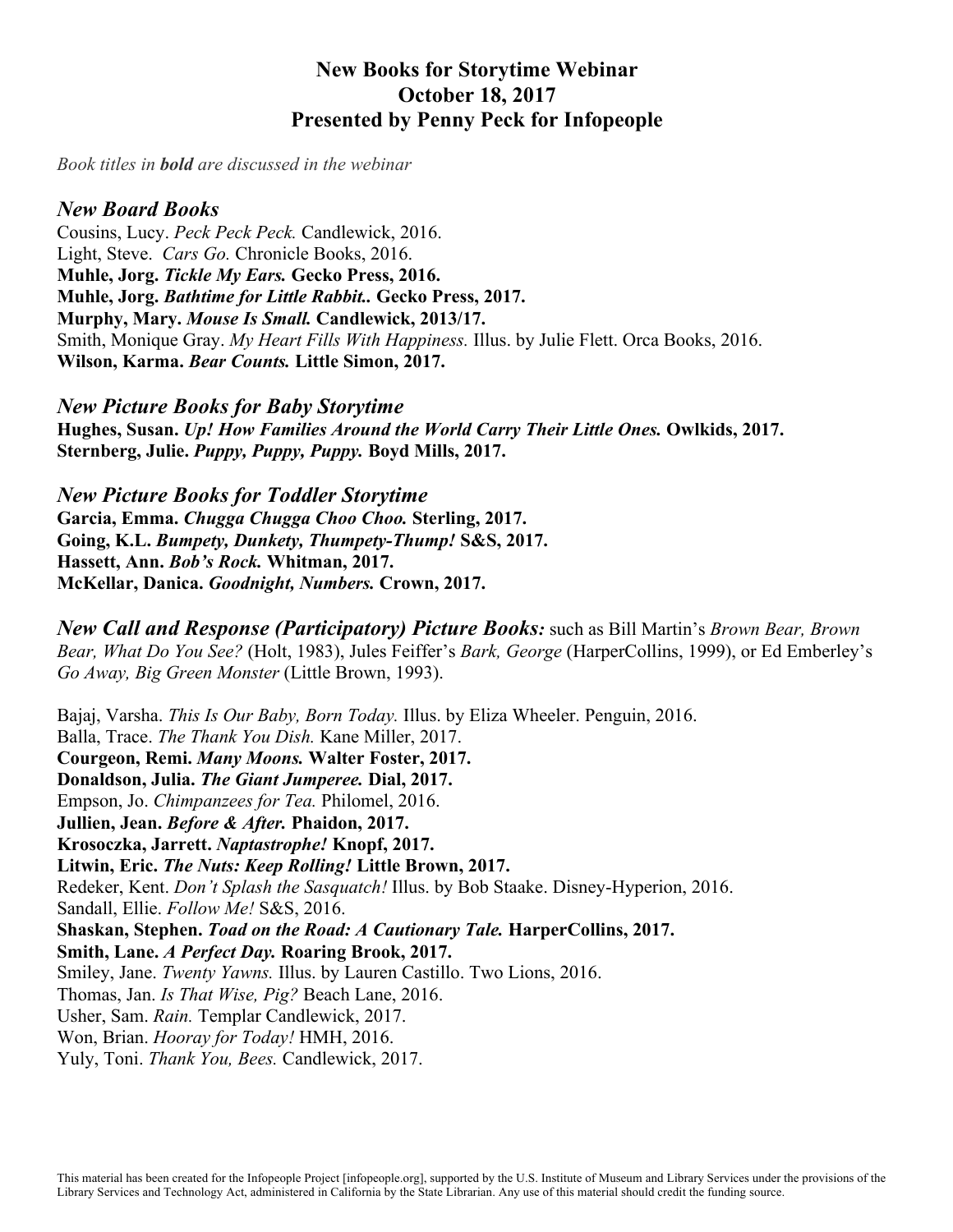*New Cumulative Picture Books:* such as *The House That Jack Built* by various authors, or Don and Audrey Wood's *The Napping House* (Harcourt, 1984).

Clarke, Jane. *Who Woke the Baby?* Illus. by Charles Fuge. Candlewick, 2016. Dunrea, Olivier. *Me and Annie McPhee.* Illus. by Will Hillenbrand. Philomel, 2016. Graff, Lisa. *It Is Not Time for Sleeping (a Bedtime Story).* Illus. by Lauren Castillo. Clarion, 2016. **Malbrough, Mike.** *Marigold Bakes a Cake.* **Philomel, 2017. Pierce, Terry.** *My Busy Green Garden.* **Tilbury, 2017. Robinson, Michelle.** *And the Robot Went…* **Clarion, 2017. Stanton, Andy.** *Danny McGee Drinks the Sea.* **Random, 2017.**

*New Circular Picture Books:* such as Laura Numeroff's *If You Give a Mouse a Cookie* (HarperCollins, 1985).

**Damm, Antje.** *Waiting for Goliath.* **Gecko Press, 2017.** Howell, Troy. *Lizbeth Lou Got a Rock in Her Shoe.* Illus. by Kathryn Carr. Ripple Grove, 2016. **Lawson, JonArno.** *Leap!* **Kids Can Press, 2017.** Numeroff, Laura. *If You Give a Mouse a Brownie.* HarperCollins, 2016.

## *New Concept Books:*

Anderson, Airlie. *Cat's Colors.* Child's Play, 2016. Baker, Keith. *Hap-Pea All Year.* Beach Lane, 2016. **Massie, Felix.** *Dogs In Cars.* **Walker, Nov. 2016.** Medina, Juana. *1 Big Salad.* Viking, 2016. Murray, Diana. *City Shapes.* Little Brown, 2016. **Sirotich, Erica.** *Found Dogs.* **Dial, 2017.**

# *New Interactive or Tactile Books:*

Byrne, Richard. *This Book Is Out of Control!* Holt, 2016. **Caston, Jane.** *Will You Help Doug Find His Dog?* **Barefoot Books, 2017.** Teckentrup, Britta. *Don't Wake Up the Tiger!* Candlewick, 2016 Telchin, Eric. *The Black and White Factory.* Illus. by Diego Funck. Little bee, 2016. Tullet, Hervè. *Let's Play.* Chronicle, 2016. **Tullet, Hervè.** *Say Zoop!* **Chronicle, 2017.**

# *Books Relating to the Five Parent Practices:*

# **Reading –**

**Bishop, Poppy.** *Bear's House of Books.* **Tiger Tales, 2017.** Funke, Cornelia. *The Book No One Ever Read.* Breathing Books, 2017. Higgins, Ryan T. *Be Quiet!* Disney-Hyperion, 2017. **Hodgkinson, Leigh.** *A Place to Read.* **Bloomsbury, 2017.** MacKenzie, Emily. *Wanted! Ralfy Rabbit, Book Burglar.* Bloomsbury, 2016. Papp, Lisa. *Madeline Finn and the Library Dog.* Peachtree, 2016. Ruzzier, Sergio. *This Is Not a Picture Book.* Chronicle, 2016. Sierra, Judy. *Make Way for Readers.* Illus. by G. Brian Karas. S&S, 2016. **Trukhan, Ekaterina.** *Apples for Little Fox.* **Random, 2017.**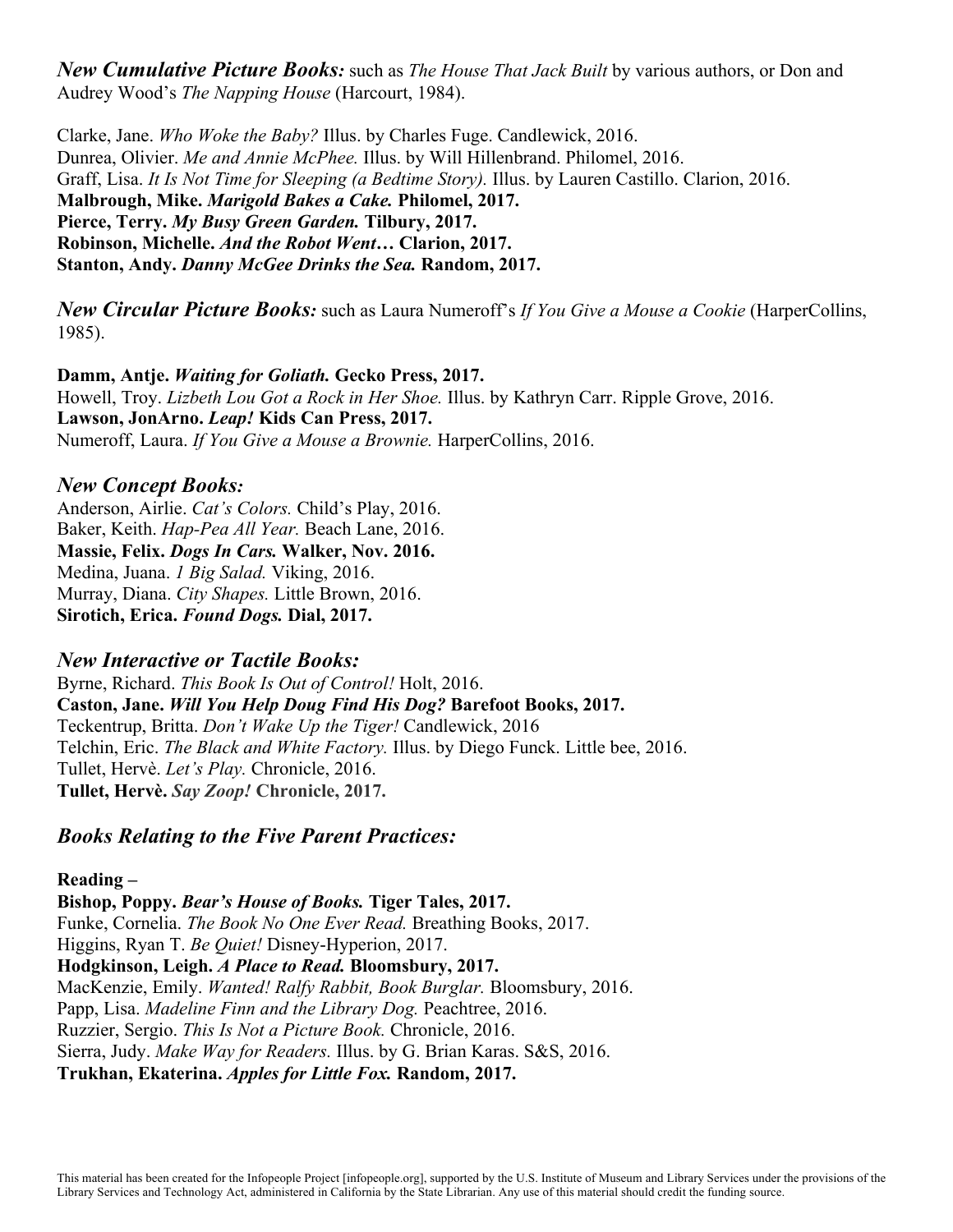**Writing – Savage, Stephen.** *Little Plane Learns to Write.* **Roaring Brook,** *2017.* Stead, Philip C. *Ideas Are All Around.* Roaring Brook, 2016. **Zwillich, Julie.** *Phoebe Sounds It Out.* **Owlkids, 2017.**

**Talking –**

Dominguez, Angela. *How Do You Say? Còmo Se Dice?* Holt, 2016. **Flake, Sharon.** *You Are Not a Cat!* **Boyd Mills, 2016.** Wells, Rosemary. *Hand in Hand.* Holt, 2016. **Wells, Rosemary.** *Say Hello, Sophie!* **Viking, 2017.**

#### **Playing –**

Aman, Kimiko. *The Fox Wish.* Chronicle, 2017. **Bardhan-Quallen, Sudipta.** *Splatypus.* **Two Lions, 2017.** Dempsey, Kristy. *Ten Little Toes, Two Small Feet.* Illus. by Jane Massey. Little bee, 2016. Dickson, Irene. *Blocks.* Candlewick, 2016. George, Kallie. *Secrets I Know.* Random, 2017. **Jackson, Richard.** *This Beautiful Day.* **S&S, 2017.** Mack, Jeff. *Playtime?* Philomel, 2016.

### **Singing –**

Ashman, Linda. *Rock-a-Bye Romp.* Illus. by Simona Mulazzani. Nancy Paulsen, 2016. **Berkner, Laurie.** *We Are the Dinosaurs.* **S&S, 2017. Clarke, Jane.** *Old MacDonald Things That Go.* **Nosy Crow, 2017. Dominguez, Angela.** *Sing, Don't Cry.* **Holt, 2017. Martin, Bill Jr.** *Spunky Little Monkey.* **Scholastic, 2017.** Sehgal, Kabir. *Wheels on the Tuk-Tuk.* Beach Lane, 2015. Stoop, Naoko. *Sing With Me! Action Songs Every Child Should Know.* Holt, 2016. Wu, Mike. *Ellie In Concert.* Disney-Hyperion, 2017.

# *Picture Books That Promote Preliteracy Skills*

#### **Print Motivation—All books**

#### **Print Awareness –**

Collins, Ross. *There's a Bear on my Chair.* Candlewick, 2016. John, Jory. *Penguin Problems.* Illus. by Lane Smith. Random, 2016. Melling, David. *D is for Duck!* Kane Miller, 2017.

#### **Phonological Awareness –**

Alizadeh, Kate. *Quiet!* Child's Play, 2017. Blecha, Aaron. *Good Morning, Grizzle Grump!* HarperCollins, 2017. Davidson, Leslie A. *In the Red Canoe.* Illus. by Laura Bifano. Orca, 2016. **Fleming, Candace.** *Go Sleep In Your Own Bed!* **Random, 2017. George, Kallie.** *Duck, Duck, Dinosaur and the Noise At Night.* **HarperCollins, 2017.** Long, Loren. *Otis and the Kittens.* Philomel, 2016. **McCanna, Tim.** *Barnyard Boogie!* **Abrams, 2017. Paschkis, Julie.** *Magic Spell.* **S&S, 2017.** Ying, Jonathan. *Lost and Found, What's That Sound?* HarperCollins, 2017.